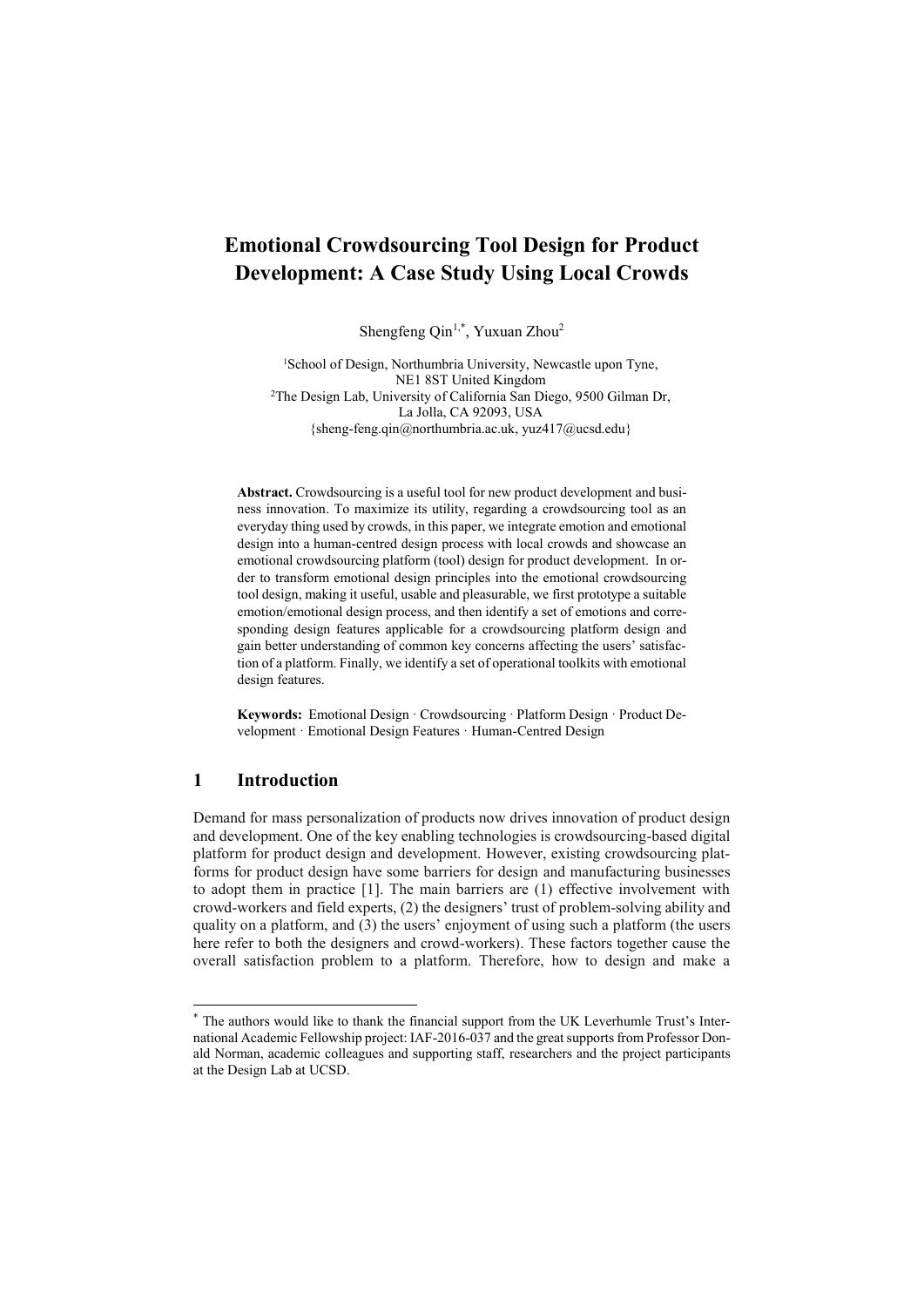crowdsourcing platform (tool) appealing to both the business (the designer) and the crowd workers is a great challenge.

In this research, we regard a crowdsourcing tool as an everyday product used by both designers and crowds. Design of everyday product was previously focused on its usability, aiming to making the product useful and usable [2]. Since Norman [3] set forth the emotional design theory and principles, the design of everyday product has emphasized on emotional design for moving beyond usability to fun and pleasure. Norman's emotional design builds on the three interconnected layers: visceral design, behavioral design and reflective design. It is believed that Norman's emotional design theory can be applied to product and service design. However, there is no explicit emotional design process/method to guide emotional design. Now the question is how to transfer the emotional design theory into design practice [4], for example, a crowdsourcing-based new product development platform design in terms of its interface, key functions, tools, and interactions?

Emotion [5] is generally defined in terms of subjective experiences or feelings, goaldirected behaviors (attack, flight), expressive behavior (smiling, snarling), and physiological arousal (heart rate increases, sweating). Emotion is linked to motivation [5] and as a readout mechanism associated with motivation. Buck in [6] structures emotions into biological emotions (such as love and bonding) and higher-level emotions: Social emotions (such as pride), cognitive emotions (such as surprise, interest and curiosity) and moral emotions (such as feelings of distributive and retributive justice).

Closely related to emotional design, designing emotions [7] and designing pleasurable products [8] are premier references in design research. Desmet in [9] proposed a multi-layered model of product emotions including surprise emotion (such as surprise, amazement), instrumental emotion (e.g. disappointment, satisfactory), aesthetic emotions (such as disgust, attracted to), social emotions (e.g. indignation, admiration) and interest emotions (e.g. boredom, fascination) and developed the PrEmo tool [10] for measuring product emotion. In general, emotion as part of user experience, emotional design in practice is also associated with design for fun [11] and design for user experience (UX) [12] in the human computer interaction research field [13].

Since there exists no clear emotional design process for conducting emotional design practice but certain difficulties in quantitatively assessing emotions [14,15] and emotional design [16], we have used general human-centered design processes and methods in our case study and conducted a qualitative study on our emotional crowdsourcing tool design. To gain a better understanding of the problem and identify possible solutions, we use the layout design of a kitchen bar with virtual crowdsourcing platform in the case study.

In this case study, we use local crowds in a co-design process, at the idea/concept development stages, they are acted as designers to conduct designers-driven emotion design, at the evaluation stages, they are acted as users to conduct user-driven emotional design. The relationships between the emotion design and emotional design can be found in [17].

The goal of this study is to integrate the designers-driven emotion design and the users-driven emotional design principles [17] into a human centered design process, apply it to a crowdsourcing tool design and hope to develop an emotional design process. The key contributions are following:

Prototyping a suitable emotion/emotional design process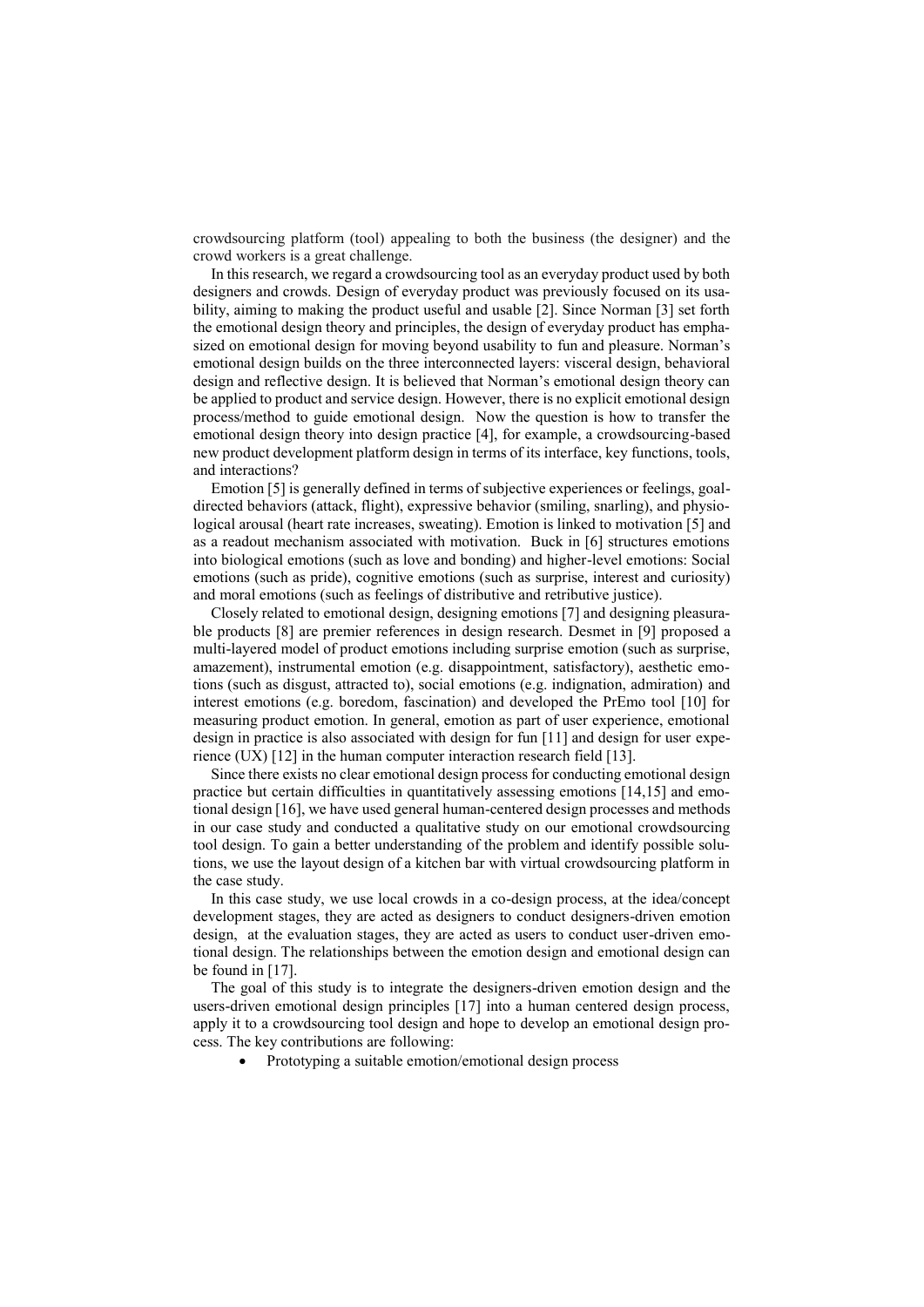- Identifying a set of emotions and corresponding design features applicable for a crowdsourcing platform design
- Understanding of common key concerns affecting the users' satisfaction of a platform
- Identifying a set of operational toolkits with emotional design features

## **2 Related Work**

In order to make a crowdsourcing platform appealing to use, the related work in crowdsourcing field includes: gamification, pricing, incentives, notifications, engagement improvement and task recommendations.

**Gamification.** Both gamification and crowdsourcing mechanisms share common features in engaging users to participate and contribute, thus, gamification [18] was used in crowdsourcing as engagement techniques for human rights organizations. Aiming to improve performance of campaigning systems of human rights organization, Zeineddine in [18] investigated psychological motivations behind user's engagement. The study provided system design insights in not only crowdsourcing but also interactive social platforms.

Researchers [19] from the University of Amsterdam and IBM Research team combined gamification techniques and crowdsourcing to create an engaging game "*Dr. Detective"* with a gold standard in medical text. The research proposed a design for a gamified crowdsourcing workflow to create an annotated version of medical text. Results from a pilot study have confirmed the usefulness of this gamified crowdsourcing model in medical field. While researchers [20] from the University of Bath argued that to support fairness in collaborative online systems, visual representations like meters in an online game can enable basic inferences about contributions and fairness. This finding is constructive for designing collaboration mechanisms in terms of gamification on the crowdsourcing platform.

**Pricing.**The work in [21] studied pricing mechanisms for crowdsourcing markets*,*  which introduced the basic framework of designing mechanisms for crowdsourcing market. To maximize tasks and minimize payments, the researchers came up with the platform Mechanical Perk(MPerk) on top of Amazon's Mechanical Turk(MTurk), which provides a good basis for designing pricing mechanisms for crowdsourcing markets that can be even further extended. Others [22] developed an efficient and truthful pricing mechanism (TruTeam) for team formation in crowdsourcing market*s.* Among four different incentive mechanisms: profitability, individual rationality, computational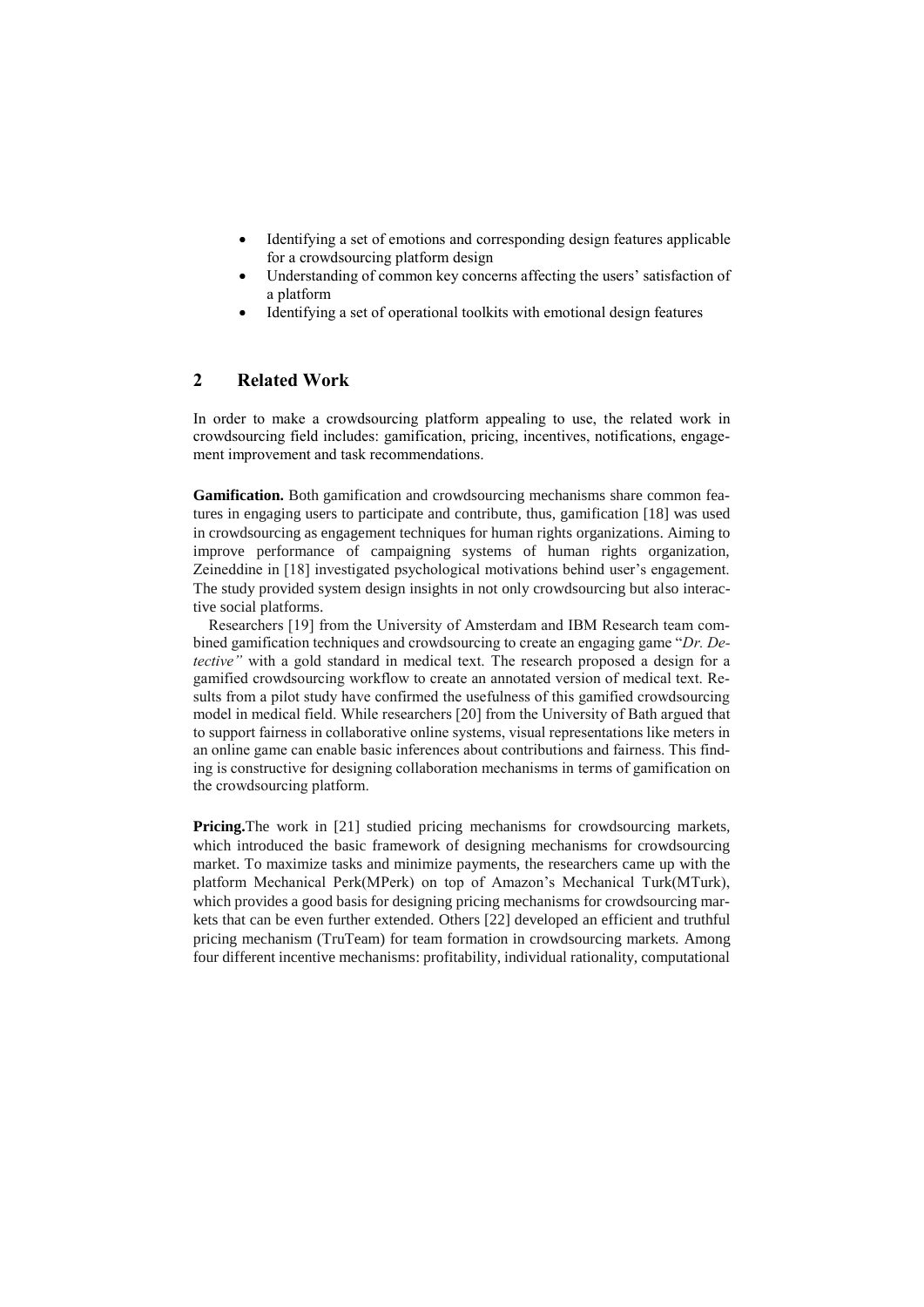efficiency and truthfulness, simulations confirm that the superior mechanism is an efficient and truthful pricing mechanism for crowdsourcing markets.

**Incentives.** The problems in designing effective incentives are discussed in [23]. While existing research have used incentives to improve participation, this research demonstrates the choice of incentives may introduce a bias against different participants demographically. This study suggests utilizing rewards to target desired participants and using various incentives to improve participation diversity. It is noticed [24] that incentives of workers, which are not aligned with requesters, are affecting the quality of crowdsourcing work. To address this issue, researchers in [24] introduced approval voting coupling with incentive-compatible compensation mechanism. The incentive mechanism is proven through the preliminary experiment conducted on Amazon Mechanical Turk. It is also found in [25] that per-task payments on crowdsourcing platforms reduce productivity, although paid crowdsourcing marketplaces are gaining popularity. Among three tested incentive approaches including methods of bulk, coupons, and material goods, the study found that task completion rate increases when participants get paid. Material incentives generally decrease participation over time. Therefore, it is proposed to apply alternating payment mechanisms, which can lead to more work output and higher earnings for workers.

**Notifications.** The study [26] indicated that information notification system of crowdsourcing is potentially an important tool for developing nations to utilize. However, current limitations such as unstable electronic communication infrastructure are hindering the information providing in real-time notification system in developing countries. To overcome this issue, the study proposed to use SMS as a reliable method to deliver real-time message. The prototype of this idea used prediction algorithm of user behaviors to ensure a better reward and engaging platform.

It is also noticed in [27] that designing effective performance feedback notification systems can stimulate content contribution*.* Feedback framed either pro-socially or proself has positive effect on content contributors, with a gender different response to competitively framed feedback. This finding provides implication on designing notification system of crowdsourcing platform.

**Engagement Improvement.** In [28], authors introduced *taste-matching* and *tastegrokking*, two crowdsourcing approaches that are designed to capture personal preferences. Over the testing of generic users, both approaches showed improvement in engagement despite different advantages and drawbacks depending on complexity and variability of the task. The problem of how to engage users' interests besides extrinsic rewards is also studied [29]. The research results suggest positive relationships between user's motivation and engagement to a task, and between user's interest to the topic and their motivation. The results provide a preliminary design guideline for a crowdsourcing environment. The idea of intrinsic benefits is essential to helper when the contribution is voluntary. On the other hand, organizations who seek help can increase task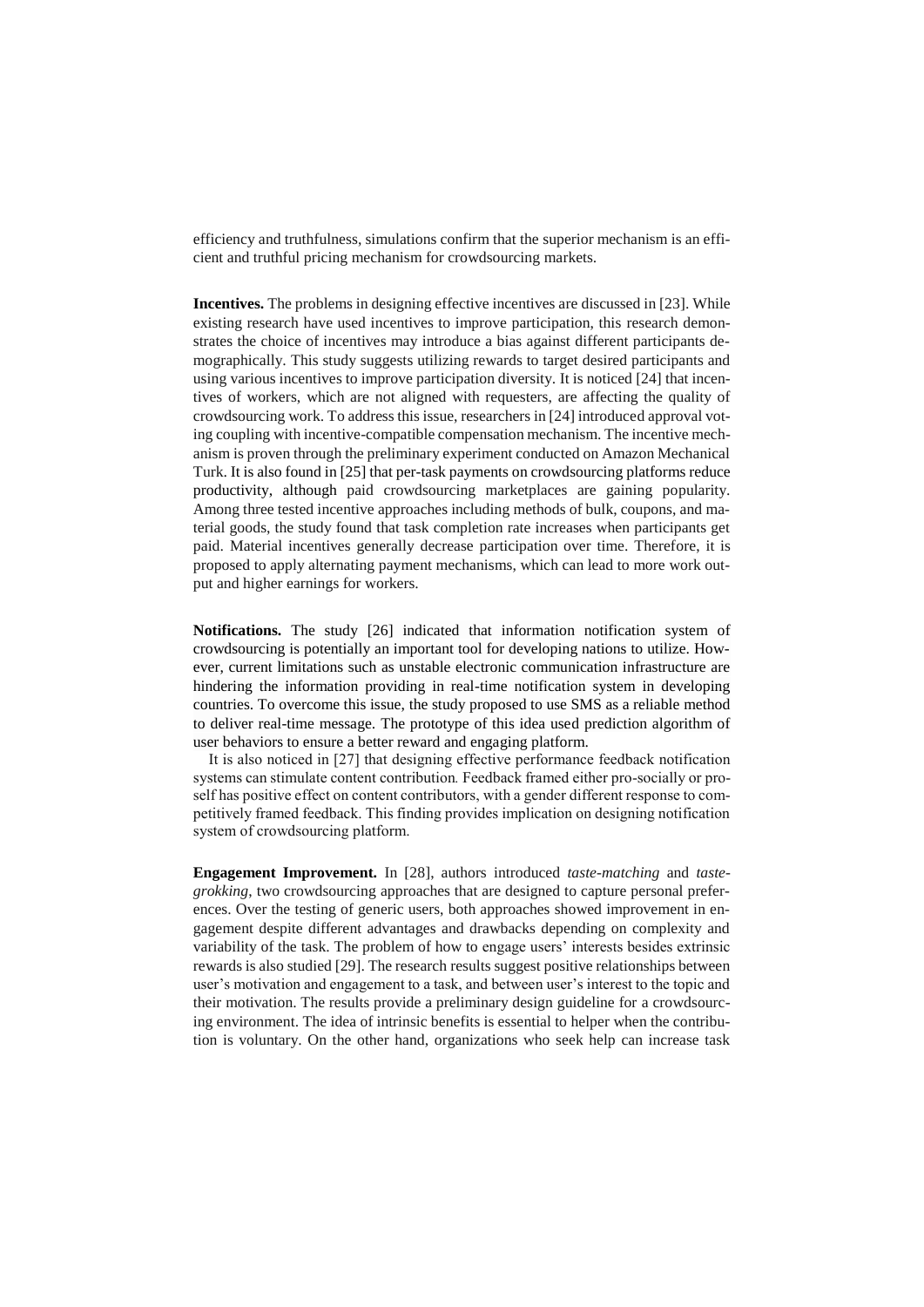attractions by framing the issue in an engaging way that may seem more interesting to the contributors.

**Task Recommendation.** The importance of having task recommendation in crowdsourcing systems was discussed in [30]. The research results show that combining worker performance history and task searching history can better reflect accurate recommendations that suit worker's interests. Creation of multi-label classification and taxonomy [31] is also important to task recommendation*.* By tracking the potential helper's location, the location-based recommendation technique [32] can direct people to nearby regions where help is needed and direct their attention based on previous task history for better task recommendation.

In general, there lacks emotional designs approach in crowdsourcing platform design. Here, we focus on the crowdsourcing platform design issues with a new lens of emotional design in the context of supporting new product development.

# **3 Research Method Design**

We follow the human-centered design principles and apply the research-through-design approach to design our investigation processes. The research activities were carried out through 4 workshops and 2 focus groups over 10 weeks. These activities follow the double-diamond design process model in the case study.

**Case Selection.** At the preparation stage, first, we used a group discussion among the researchers in the Design Lab, University of California, San Diego to decide to convert the current Design Lab into a kitchen bar as a business proposition and outsourcing the kitchen layout design as a case study. The reasons for choosing a kitchen bar design for the case study has twofold. One is that the primary functions, appliance and furniture associated with a kitchen bar are easy to understand for participants. The other is that the workshops and focus group studies will be conducted in the Design Lab thus the participants are easy to refer to it during their research. In addition, based on the case selection, we designed and produced a mini-project briefing document including the following information: the project lead researcher, the Project title- A Case Study of Transferring Norman's Emotional Design Theory into a Crowdsourcing Platform Design, the project background on emotional design and crowdsourcing, the project key purposes/activities and the project time line.

The case study was to redesign the current Design Lab as a Kitchen bar and create a new layout design for the kitchen bar in the Atkinson Hall at UCSD campus. Dimensions could be measured by crowd researchers/participants. Assuming a kitchen layout design project manager can access a crowdsourcing platform and the platform managers to help carry out the kitchen bar layout design from the crowds (both individual crowds and business crowds-company users).

**Participants as Crowd.** Next, we recruited the workshops/case study participants. There were around 150 research assistants registered on the Design Lab and potentially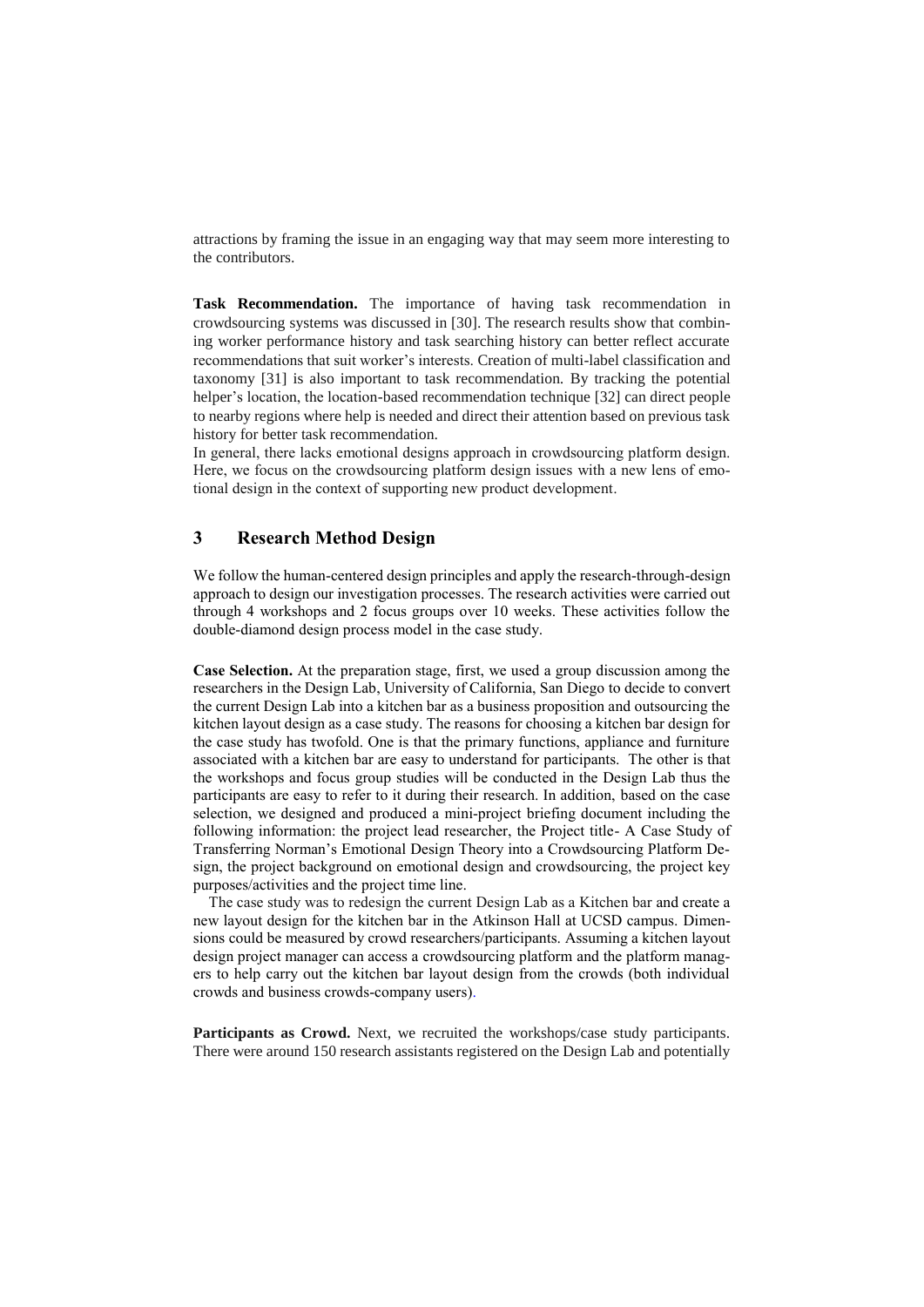available for the project. We then issued a call for project participants via email to all of them with the project briefing document. We received 25 replies to express their interests in participation. We then used Doodle to vote and identify most common available time. Based on the most available time, the project selected 17 workshop participants. They are all undergraduates (about half of them are male), 12 majoring in cognitive Science-HCI, 1 in Communication, 2 in Math/Computer Science, 1 in management and Business Studies and 1 in BioEngineering/BioInformatics. We also recruited an Interior Designer and design researcher to participate the workshops. So in total, we had 18 participants in our workshops.

**Co-Creation.** At the second stage-workshop studies, before a workshop started, we published the workshop activity plan with main questions to answer and related background and research information. The workshop activity plan was published as Google Docs for all participants to share, co-creation and co-editing. After the workshop, the outcomes from the workshop were summarized by the Lead researcher and included in the next consecutive workshop activity plan. Therefore, next workshop activities are well connected to previous studies. Workshop activities include a workshop briefing, brainstorming, group discussions, post-it and voting, and prototyping and simulations.

**Use Project Stage-Gates Model as Guiding.** During this second stage, we spent four workshops to explore (1) what are emotions that could be embedded in a crowdsourcing platform (2) what are key problems along a project development line and (3) what are key functions/tools needed for solving the problems. Most of participants know crowdsourcing systems such as Amazon MTurk, and Human Intelligence Tasks or HITs based problem-solving styles. Arguably, this HITs-based crowdsourcing tool is not very popular in product design field because it lacks supports for a design project development as a whole. While our emotional crowdsourcing tool is expected to support activities along a whole design project development process, thus, in our research, we use the project stage-gates model to guide our explorations with six stages: Discovery, Scoping, Business Case, Development, Test and Launch.

 In the above studies, crowds worked as the crowdsourcing platform designers to conduct *emotion design* as discussed in [17].

**Simulation.** At the third stage, we conducted two focus-group-based simulation studies. Each focus group had 7 participants (picked from the previous workshop participants). In the first focus group, each participant was assigned a role working with the crowdsourcing tool, and as role players, participants simulated key activities for his/her role along a product design project process based on the six stages on the Stage-Gate model. The purpose of this Focus group was to produce a list of key functions/tools needed. The second focus group simulated a kitchen bar layout design via a prototype crowdsourcing tool to verify, refine and update the key functions/tools list.

In the last focus group, first, the key functions/tools were ranked based on the participants' voting. Then the 6-3-5 brainWriting method was used to create ideas to develop emotional design features for 6 top ranked operational tools and finally, the participants voted for best ideas.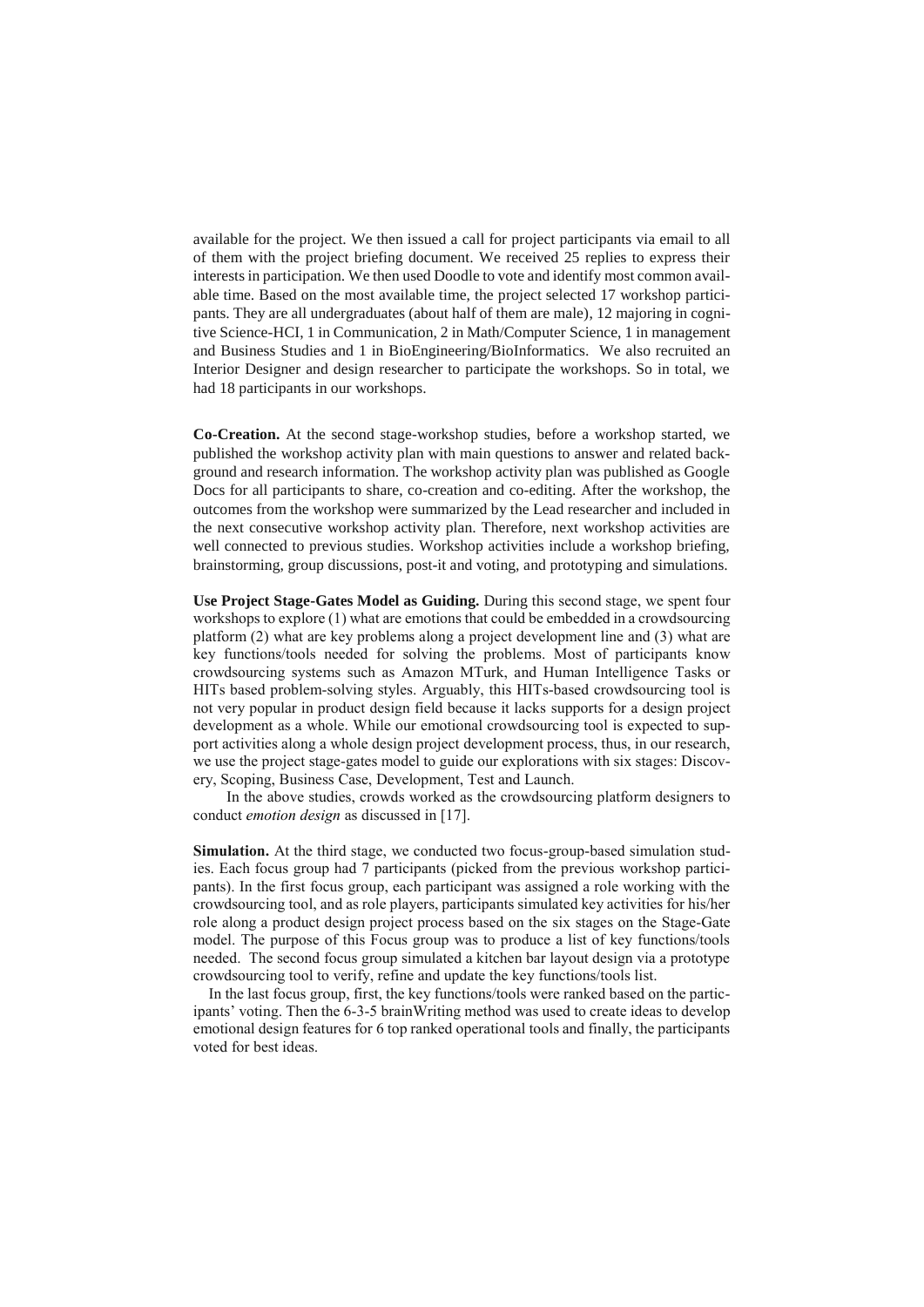In the simulation studies, crowds worked as the end users of the virtual platform to conduct *emotional design* as discussed in [17].

## **4 Experiments and Results**

**Emotional Design Process.** We used the workshop 1 for participants to understand business needs/user needs at the top stage level of new product development. Research activities include (1) project briefing, (2) Norman's TED talk on Emotional Design (on youtube), (3) demonstration of three crowdsourcing systems: Slack, CrowdSpring and MTurk, (4) human-centered design principles, and (5) emotional design features. The above activities helped the participants to understand different role players such as business requester, crowdsourcing platform and the platform managers, the crowds and helpable companies (business crowds). After the above, we used open discussion, brainstorming, group discussion, post-it and card-sorting to identify an emotional design process for guiding the following-up research activities.

The research results show that the emotional design process has two parts A and B. Part A is about *emotion design* to identify good design experience and emotions from learning and researching and in turn identify good design features. The steps include (1) collect ideas of what good experiences have being used in similar services (learning from experience) (2) identify what design features which enables delivering / provoking good experience, and (3) find out how we can apply such features into our design. Part B is about *emotional design* to apply a human centered design process to a pleasurable UI/UX design for computer supported collaborative work. The key steps are: (1) need finding, user interviews, survey, observation, personas + storyboarding (2) design with low-fi and hi-fi-prototypes, (3) user (usability) testing with observation, and (4) more iterations incorporated with user feedback.

**Pleasures, Emotions and Design Features for Consideration.** In the second workshop, Participants followed the emotion design process to first identify the pleasures and emotions which could be synthesized in a crowdsourcing tool and then mapped them onto four levels of pleasures by using Designing Pleasurable Product as reference. The goal is to make the tool useful, usable and delightful. The results from discussion, brainstorming and co-editing, are shown in Table 1. Emotions and their associated design features are shown in Table 2.

**Table 1.** Pleasures and exemplar design features

| Expected pleasures                    | Exemplar design features                                                             |
|---------------------------------------|--------------------------------------------------------------------------------------|
| Physio-pleasure: sights,              | sounds, Colors, shift function, aesthetically pleasing lay-                          |
| smells, taste, and touch              | outs, flat design, minimalism.                                                       |
|                                       | Soci-pleasure (derived from interaction Facebook/Slack reactions, Facebook mutual    |
|                                       | with others). It combines aspects of friends/friend suggestions, real time notifica- |
| both behavioral and reflective design | tions, Twitter mentions, Facebook/Instagram                                          |
|                                       | likes, tagging in memes, posting on social media                                     |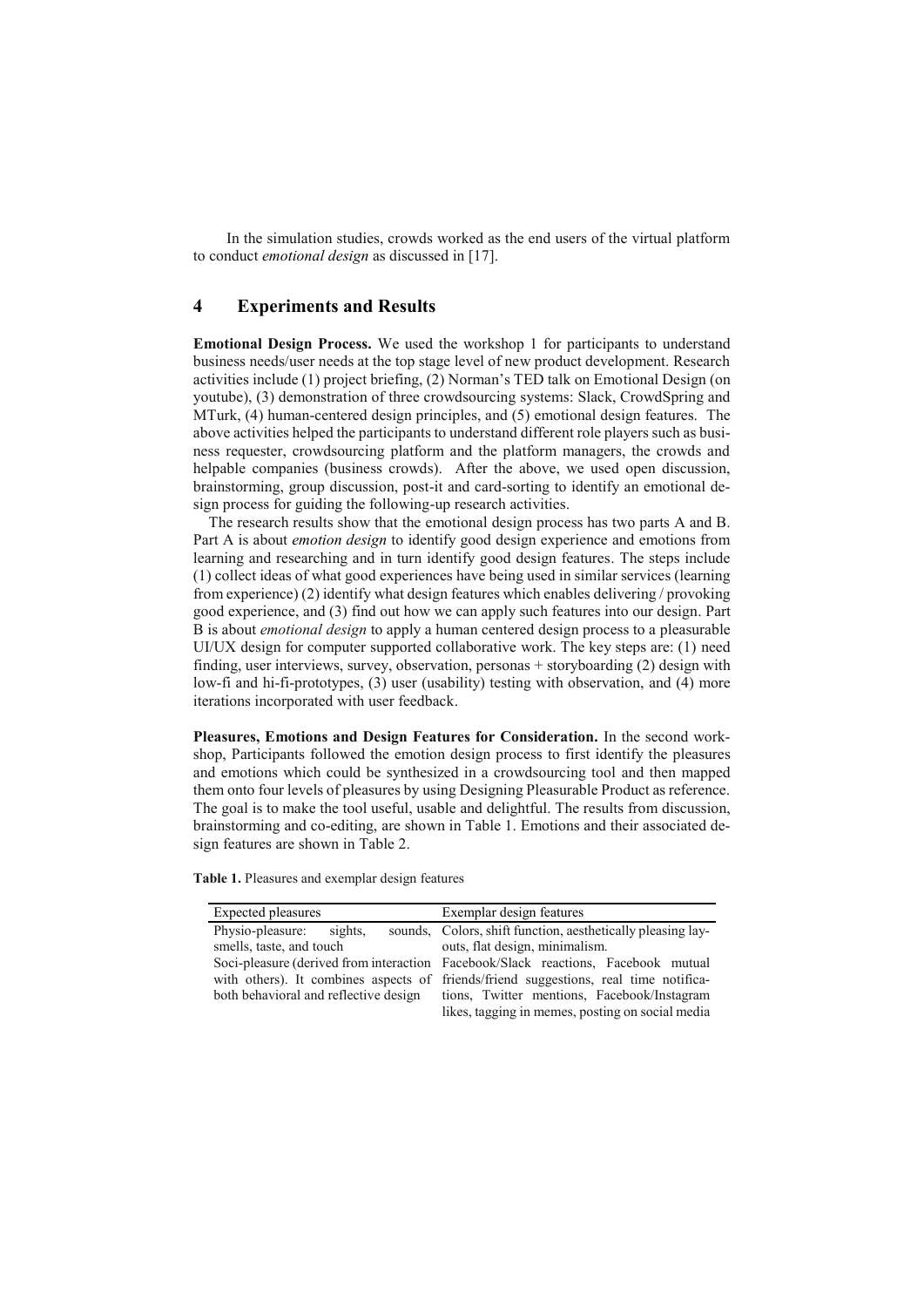| Psycho-pleasure (deals with people's Social Media reactions and likes,                      | context-relevant things.                                                                                                                                            |
|---------------------------------------------------------------------------------------------|---------------------------------------------------------------------------------------------------------------------------------------------------------------------|
| reactions and psychological state dur-share features, security of data,                     | discounts/reward system,                                                                                                                                            |
| ing the use of products at the behav-                                                       | daily check-in reward system,                                                                                                                                       |
| ioral level)                                                                                | Attention-holding data stream.                                                                                                                                      |
| Ideo-pleasure (signify the value judge-<br>ments of their owner at the reflective<br>level) | Rating systems, mutual feedback (Uber/Lyft),<br>people you may know, Invite/Referral based<br>systems, secret groups/events, and premium ac-<br>counts on websites. |

**Table 2.** Emotions and design features

| Emotions     | Associated design features                 |
|--------------|--------------------------------------------|
| Fun          | Humor, emoji communication                 |
| Happy, proud | Personalization, intonation, reward system |
| Respect/love | Passion                                    |
| Surprise/joy | Easter eggs, storytelling                  |

**Table 3.** Typical questions

| <b>Stages</b> | Key questions look like:                                                     |
|---------------|------------------------------------------------------------------------------|
| S             | With reference to the context information, what are key functions the prod-  |
|               | uct/system should have? what are estimated costs of developing this product? |
|               | how many staff are required to run the system/product? could you please vote |
|               | for top answers for the above questions?                                     |
| B             | Based on the project information, what is your schematic design solution?    |
|               | how many functions are designed in your solution? how long does it take to   |
|               | develop into a full design solution? how much does it cost? could you please |
|               | vote for top schematic design solutions and comment on your rankings?        |
| D             | With the schematic design of the product and project information, what is    |
|               | your full design solution? what are your pickings of appliance? what are in- |
|               | formation/emotional design embedded? what are your design highlights? how    |
|               | much/long does it need to ? could you please vote for top design solutions   |
|               | and comment on your rankings?                                                |
| E             | Based on the crowd voting from the prior stage, select 2-3 full designs for  |
|               | evaluation including expert reviewing/design reviewing, what is your ranking |
|               | and comments on each design solution?                                        |
| P             | With new product information, for launching the product with the key product |
|               | features, how to best organize an onsite launch event? what are best social  |
|               | media platforms for a launch? how to do it?                                  |

**Common Key Concerns from Both Designers and Crowd-Workers.** The third workshop was used to identify typical application scenarios/questions with reference to a design project manager (business requester) might ask for help during a layout design on a simulated platform. The exploration followed the project phase-gate model with mapping to the kitchen design project process model.

We first introduced a kitchen design or in general interior design process and key concerns. Some reference books and kitchen design websites were briefed beforehand. Then the participants were asked either work individually or as a group to discuss, co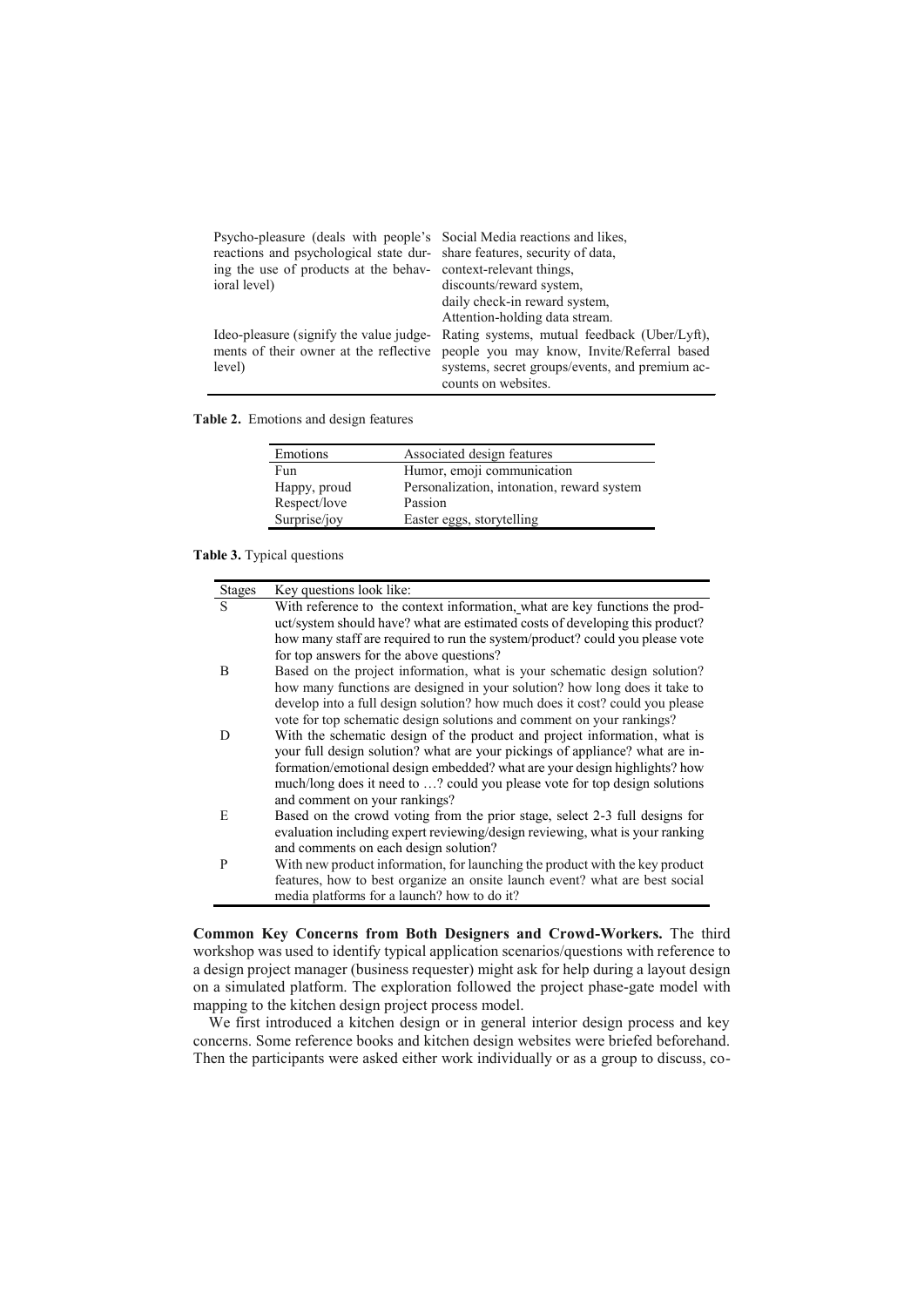create, co-edit and co-work on the Table 3. As a result, it shows the possible key questions on a mapped stage model: S-scoping, B-building business case, D-development, E-evaluation, and P-product launch. We also ask the participants to indicate who are qualified for answering questions, the answers show that qualified crowds have different profiles such as professional knowledge and experience.

The research results show that designing a product design crowdsourcing platform needs to refer to its design context in term of process, key design issues, knowledge and skills required, standards and key references, etc. This in turn explains why generalpurposed crowdsourcing platforms-based HITs are not suitable for product design.

**Key Functions/Operational Tools Needed.** From the key questions listed in Table 3 can be seen that at each stage, key questions are asked with different orders, therefore, the key questions are context-sensitive and progressive. This kind of features is well mapped to the phase-gate model. Between two phases, there is a gate for decision such as voting or ranking solutions.

At the workshop 4, we simulated crowdsourcing working scenarios based on key questions and possible answers and identified key tools required to support the design project development in an emotional design process. We discussed and agreed on the general relationship between UX, design for fun, emotional design, gamification, and emoji communication. And in general, we believe their relationships are

- *Positive emotion*  $\rightarrow$  *positive mood*  $\rightarrow$  *positive experience*
- *Gamification*  $\rightarrow$  *fun*  $\rightarrow$  *promoting emotion*  $\rightarrow$  *experience*

 We divided participants into 4 groups, each representing a role player then we used group discussion, co-creation, group brainstorming, card sorting, voting and co-editing for most useful design tools/functions. The result is a list of functions and tools for performing specific tasks. Users are classified as A—platform administrators, B-business requesters, and C-Crowds.

| Users               | Functions/tools                                                               |
|---------------------|-------------------------------------------------------------------------------|
| $A+B+C$             | Key facts demo/application stories, Pricing policies, Normal legal/engagement |
|                     | terms, IP Policies, Online forum for feedback/improvement, Messaging board    |
|                     | for crowd questions, Facebook feeding on participation activities             |
| в                   | Registration tool/profiling tool, Pricing tool, Expert reviewing tool         |
| A                   | Registration tool                                                             |
| $B+C \rightarrow A$ | Communication tools: email + phone /social media platforms                    |
| $B+C$               | Introduction to the platform, Image $+$ file uploading                        |
| $A + B$             | Team tool-flexible control of crowd profiles                                  |
|                     | Pricing tool, Voting tool/Voting rewards, Registration tool/profiling tool    |
| Back-End            | Task evaluation, Task recommendation                                          |

**Table 4.** Key functions and tools

**Evaluation of Key Operational Tools and Updating.** We conducted a focus group study to observe and record crowdsourcing-based design activities on a simulated crowdsourcing platform with the identified tools in Table 4 to refine and update key tools/functions. We used two tables with a splitter to simulate a virtual working environment (without face-to-face communication) between team members. Participants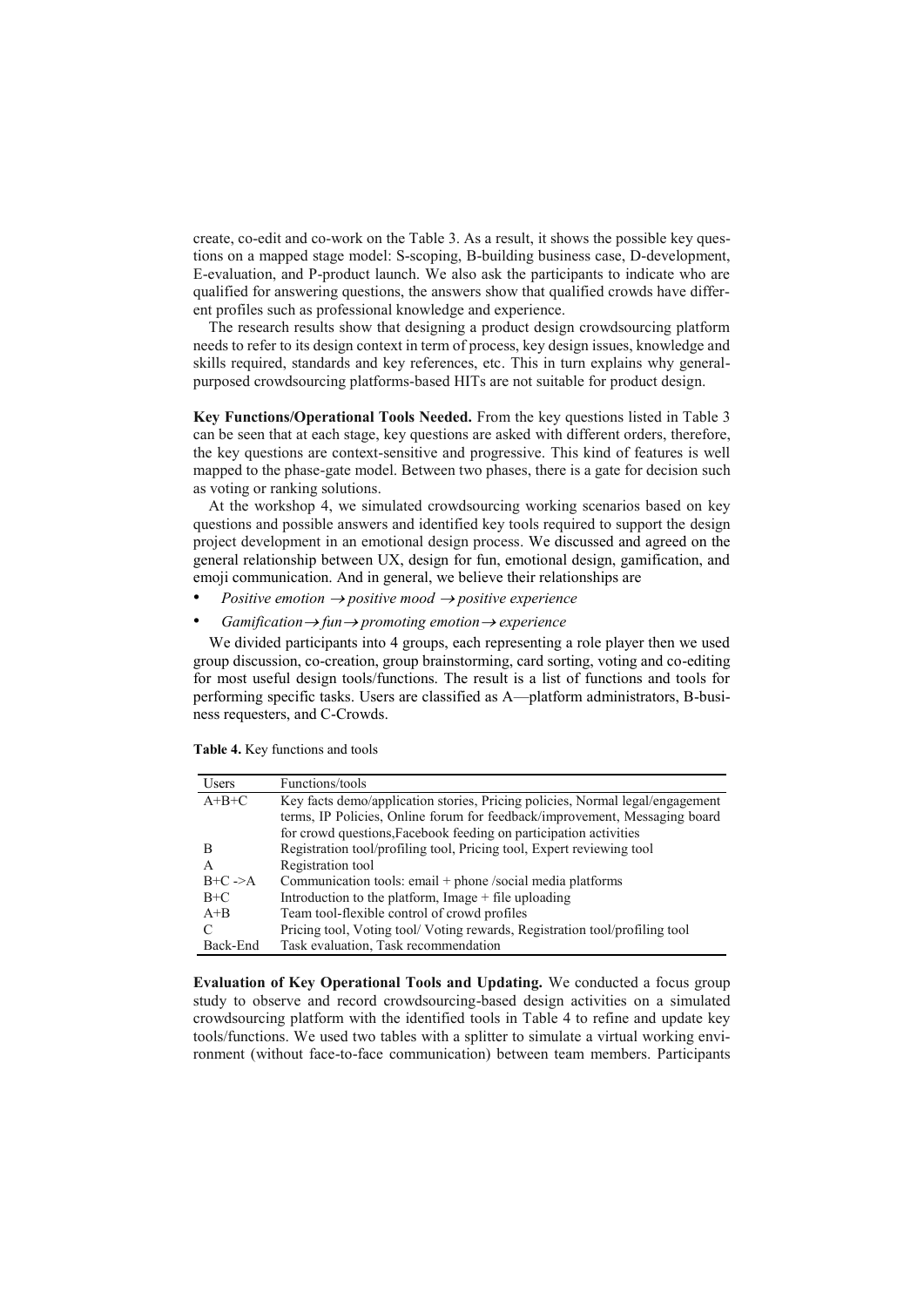are 8 people: A-the platform administrator, B-Business requester (or a design project manager), O-an observer for the HCI test (or evaluation), C1 and C2 are two team members working on the Task 1, C3 and C4 on the Task 2, while C5 is a single participant working on T1. Task 1 is to design a kitchen bar from existing layout. Task 2 is to design a kitchen bar from a blank layout.

We used two types of cards to carry out all communications on the crowdsourcing platform. On a card, a co-worker in a team will write down information he/she want to pass and indicate what communication tool/function he/she will use (a White card is for a traditional tool to be used) while a Pink card is for an emotional tool to be used). Tools provided for use include floor plan with existing layout design, blank floor plan, a set of White communication/tool cards, a set of Pink communication/tool cards, pencils and pens, rulers, crayons/color coding labels, scissors and glue.

After analyzing information on the communication cards, we obtained the updated tools (See Table 5) by integrating results from Table 4 and the focus group study.

| Functions/tools                  | Possible realization methods                       |
|----------------------------------|----------------------------------------------------|
| Introduction to the platform     | Animation                                          |
| Key facts demo                   | Interactive video , cartoon /graphics              |
| <b>IP</b> Policies               | Reference templates                                |
| Online forum/Messaging board     | Project message board(PMB)                         |
| Social media tools               | Private message                                    |
| Pricing tool                     | $3rd$ party tool                                   |
| Review tool                      | Pitching tool, sharing tool                        |
| Registration tool/profiling tool | Intelligent business/crowd profile building        |
| Team-up tool                     | Team-building tool                                 |
| Team collaboration               | Team message board                                 |
| Work-sharing, annotating         | Document sharing and co-editing tool               |
| Voting tool with rewards         | Action recognition tool                            |
| Rewarding tool                   | Expectation estimation tool                        |
| Task recommendation              | Crowd evaluation tool and task recommendation tool |
| Task evaluation                  | Task decomposition and evaluation tool             |

**Table 5.** Updated key functions/tools

Note that it is important to have a team-building tool and provide a team message board. A private team share space and a team message board (either the platform provided or social media platform) are used for discussion and co-design.

**Key Operational Tools with Emotional Design Features.** In the second focus group, we first co-voted on Google Doc for most important tools which should have emotional design features. The result is shown in the Table 6 with higher voting items.

**Table 6.** Rated functions/tools with emotional design

| Functions/tools                             | Need emotion features |
|---------------------------------------------|-----------------------|
| Basic communication tools (email + phone)   | *****                 |
| Online forum: message $&$ discussion        | ***                   |
| Messaging board for crowdsourcing questions | *****                 |
| Team-building tool                          | ***                   |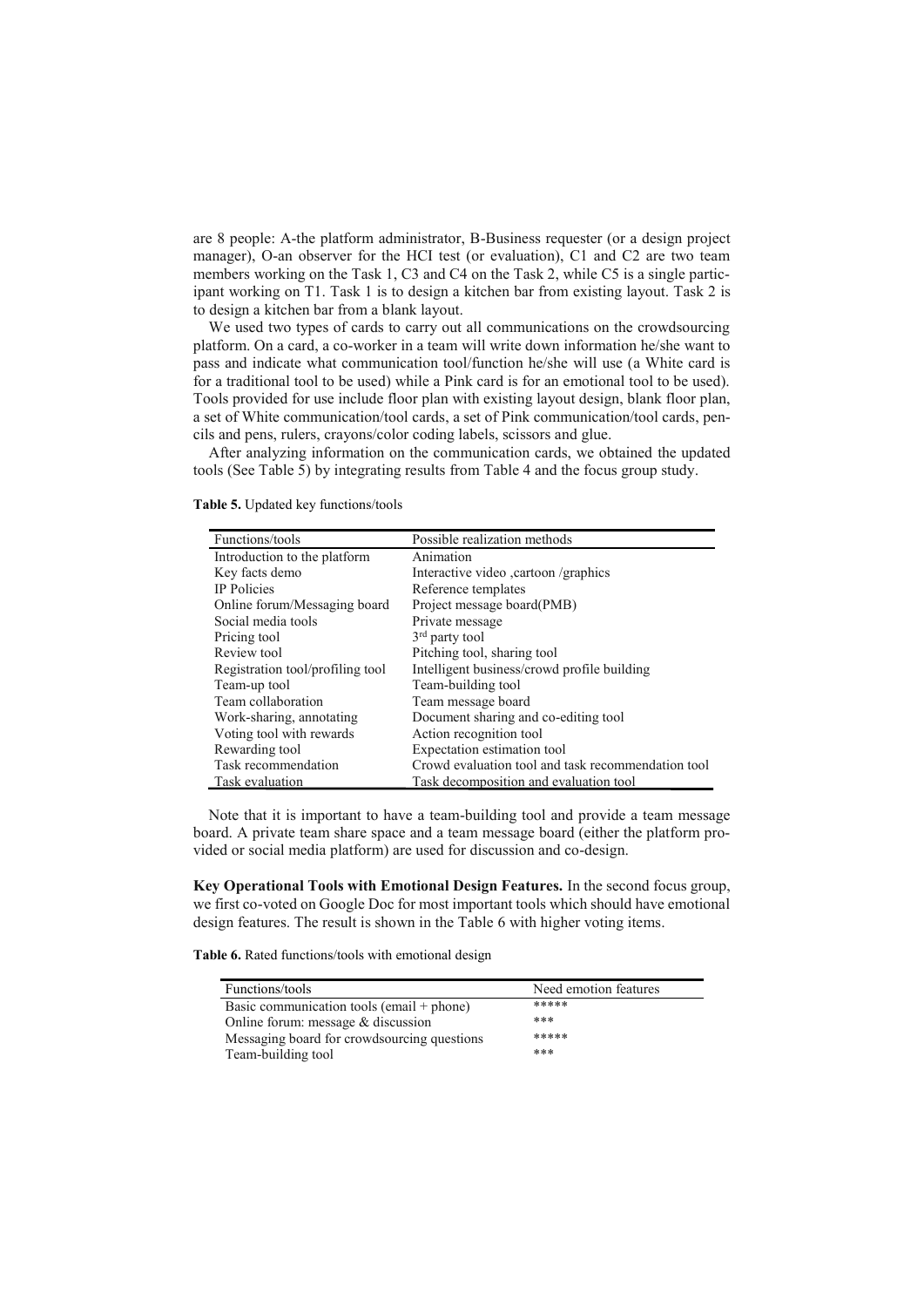| Work-sharing $\&$ annotating | *** |
|------------------------------|-----|
| Task recommendation          | *** |

### **5 Discussion and Conclusion**

This paper firstly works through a case study using human-centered design and UX design as guides to develop an integrated emotion and emotional design process and identify common question types for a product design project. Secondly, by simulating real design scenarios on a virtual crowdsourcing platform, we identifies the key functions/tools and associated emotional design features. The research results imply that the design process for a general purposed crowdsourcing platform is different from the platform for a product design with requirements on contextual understanding and emotional design. The integrated emotion and emotional design within a human-centred design process sheds light on this direction.

 In summary, this paper demonstrates (1) what are design processes to follow for emotional design, (2) what are emotions and corresponding design features could be used for a crowdsourcing platform to support a product design, and (3) what are common interaction tools which should have emotional design features. Through the case study, we have answered the above questions and gained better understanding of a crowdsourcing platform for product design.

## **References**

- 1. Qin, S.F., Van der Velde, D., Chatzakis, E., McStea, T., Smith, N.: Exploring Barriers and Opportunities in Adopting Crowdsourcing Based New Product Development in Manufacturing SMEs. Chinese Journal of Mechanical Engineering. 29(6), 1052-1066 (2016)
- 2. Norman, D.: The Design of Everyday Things. The MIT Press (1998)
- 3. Norman, D.: Emotional Design-Why We Love (or Hate) Everyday Things. Basic Books. New York (2004)
- 4. Qin, S.F.: Transforming Emotional Design Principles Into Innovative Product Development Platform Design. CSCW 17 Workshop on Theory transfers? Social theory and CSCW research. Portland., ACM, (2017)
- 5. Buck, R.: Emotion-A Biosocial Synthesis. Cambridge University Press (2014)
- 6. Buck, R.: Prime theory: An Integrated View of Motivation and Emotion. Psychological Review. 92(3), 389-413 (1985)
- 7. Desmet, P.: Designing Emotions. Delft: Delft University of Technology. (2002)
- 8. Jordan, P. W.: Designing Pleasurable Products: An Introduction to the New Human Factors. Taylor & Francis, London (2000)
- Desmet, P.: A Multilayed Model of Product Emotions. The design Journal. 6(2), 4-13 (2003)
- 10. Desmet, P.: Designing Emotions. The design Journal. 6(2), 60-62 (2003)
- 11. Shneiderman, B.: Designing for Fun: How Can We Design User Interfaces To Be More Fun? Interaction. Sep-Oct,48-50 (2004)
- 12. Treder, M.: Beyond Wireframing: The Real-Life UX Design Process. Smashing Magazine.
- 13. Marcus, A.: Emotion Commotion. ACM Interaction. Nov-Dec, 28-34 (2003)
- 14. Shashidhar, G., Koolagudi, K., Sreenivasa, R.: Emotion Recognition from Speech: A Review. International Journal of Speech Technology. 15, 99-117 (2012)